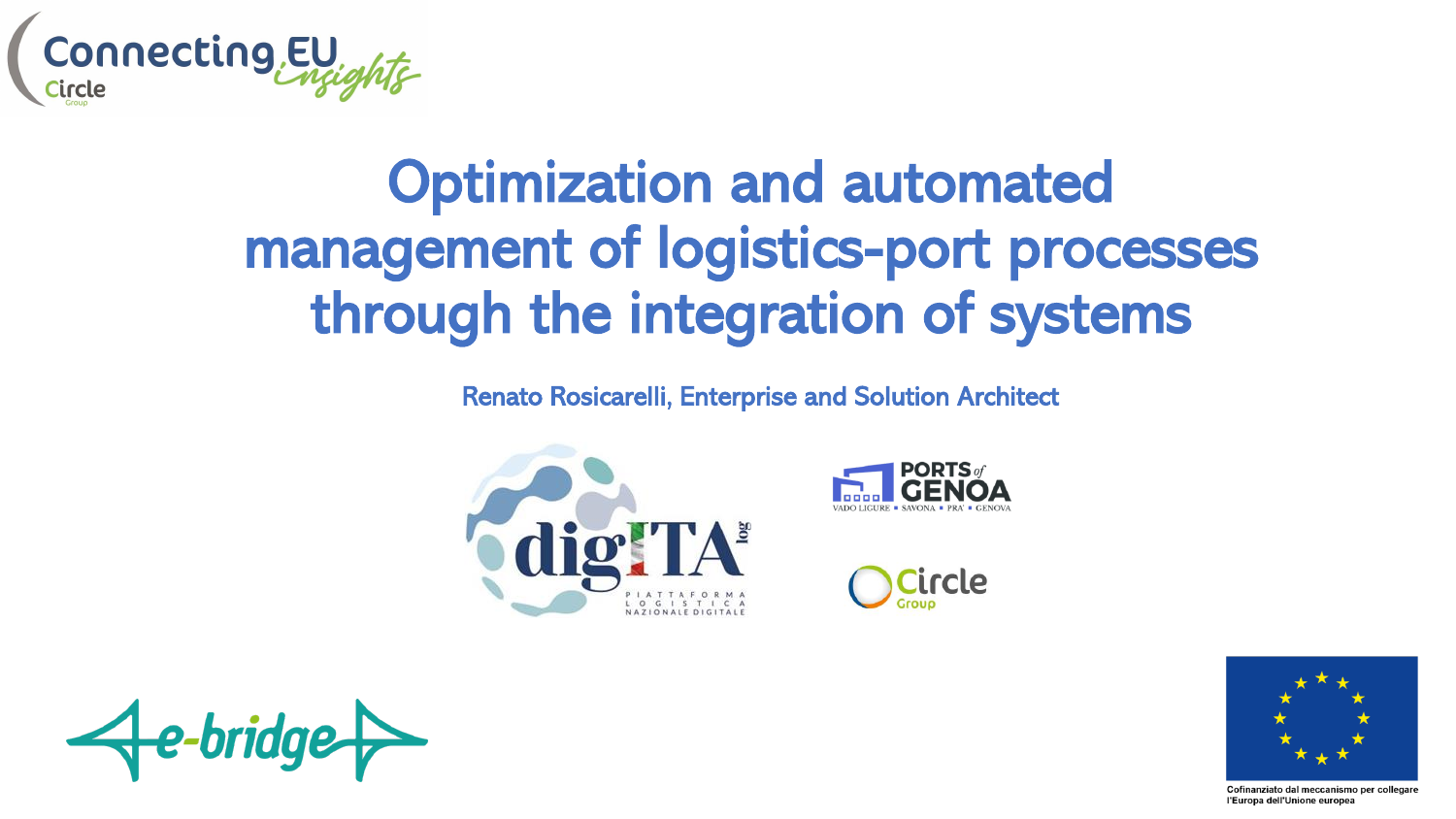

# **InterRail**

#### **Context**

The information flows of the railway port logistics processes are managed in heterogeneous ways by the various actors involved



### Goal

Better programming, planning and management of operations relating to the port railway supply chain, helping to pursue an optimization of the logistic cycle of the various actors involved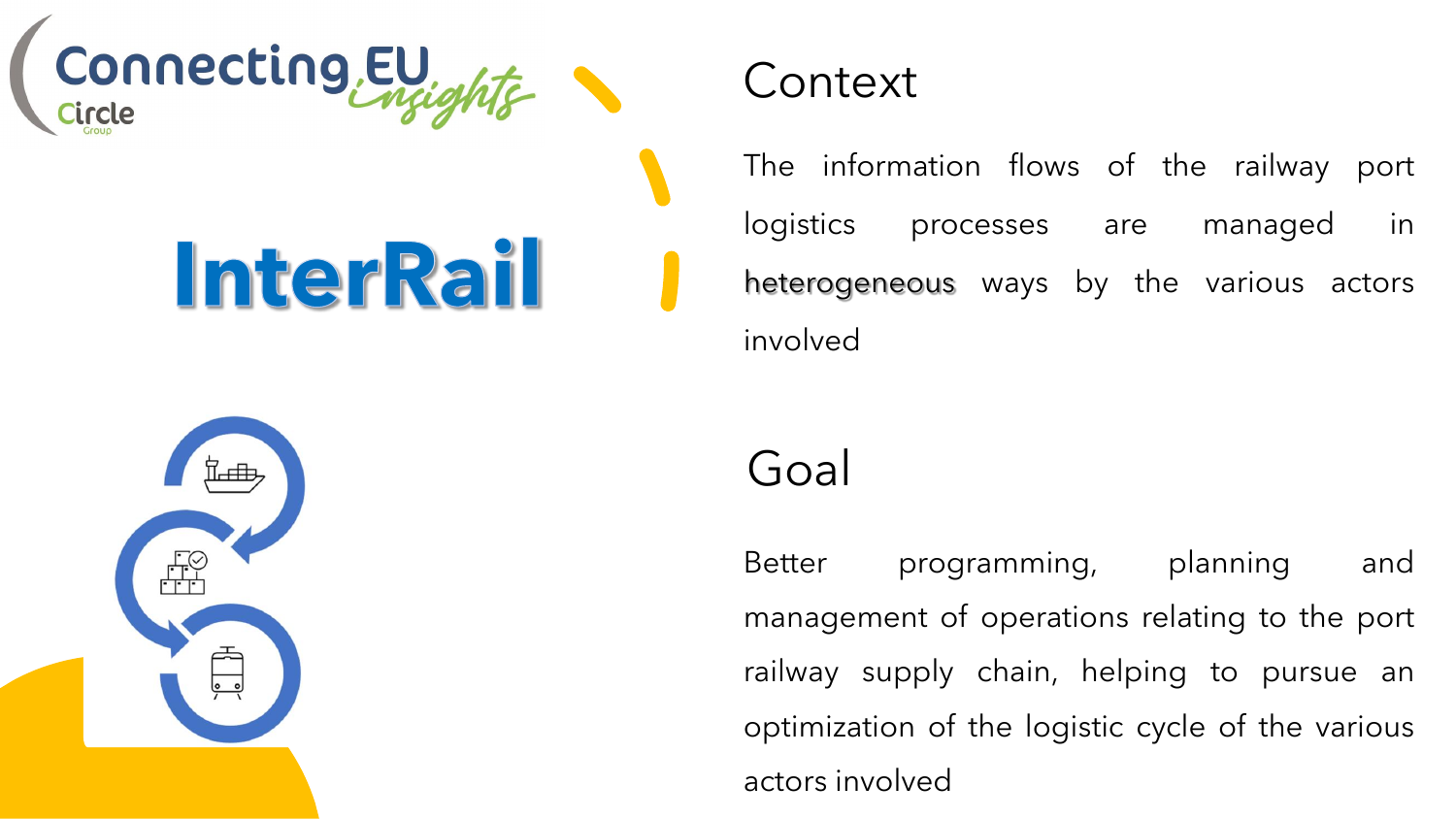

### Project Pillars

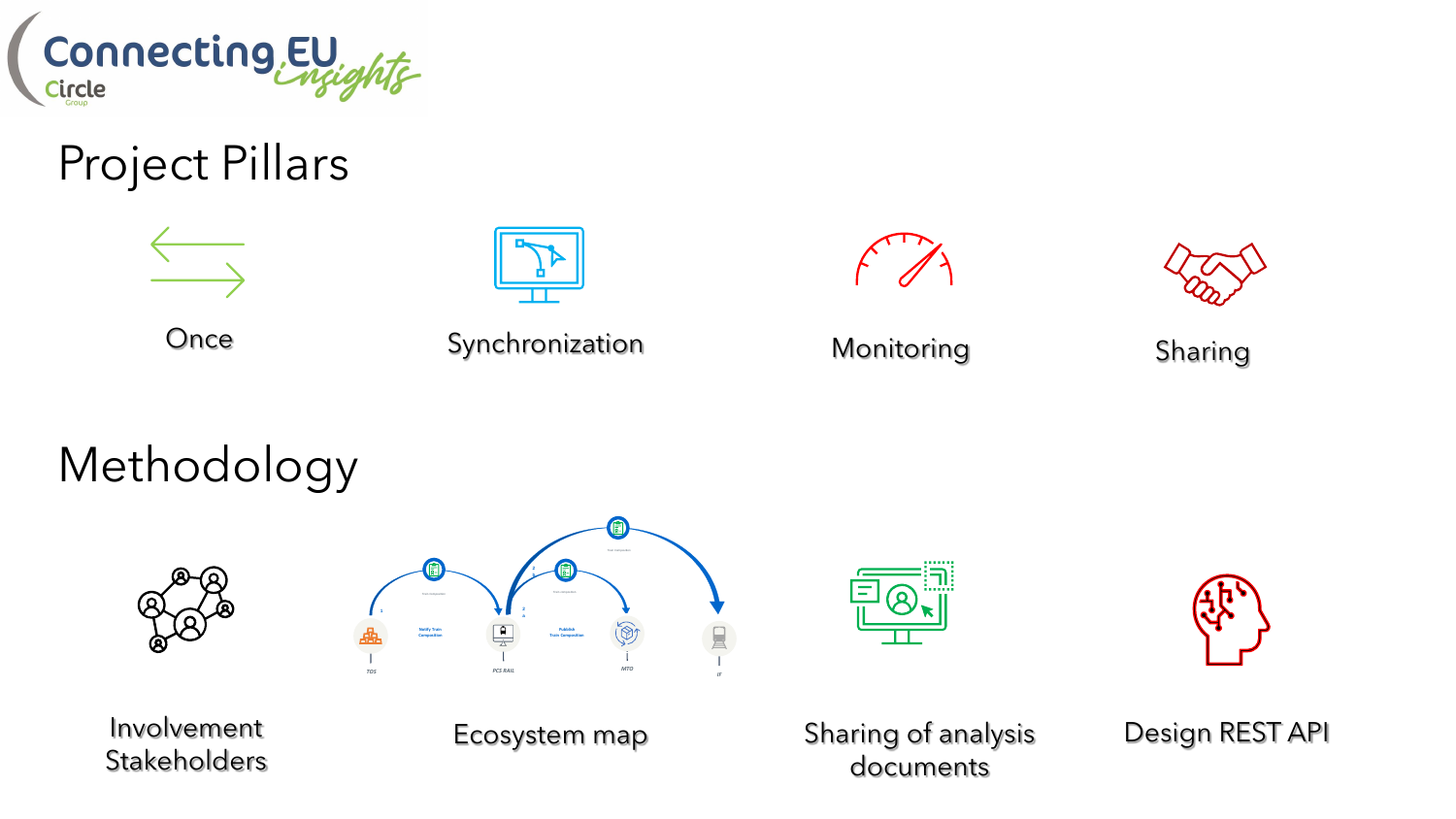

## Actors and information flows

| <b>Actors</b>   | <b>Loading List</b> | <b>Train Composition</b> | <b>Distinta Treno</b> | <b>Train Timetable</b> |
|-----------------|---------------------|--------------------------|-----------------------|------------------------|
| MTO             |                     |                          |                       |                        |
| Railway Op.     |                     |                          |                       |                        |
| Terminal        |                     |                          |                       |                        |
| <b>PCS RAIL</b> |                     |                          |                       | Ω                      |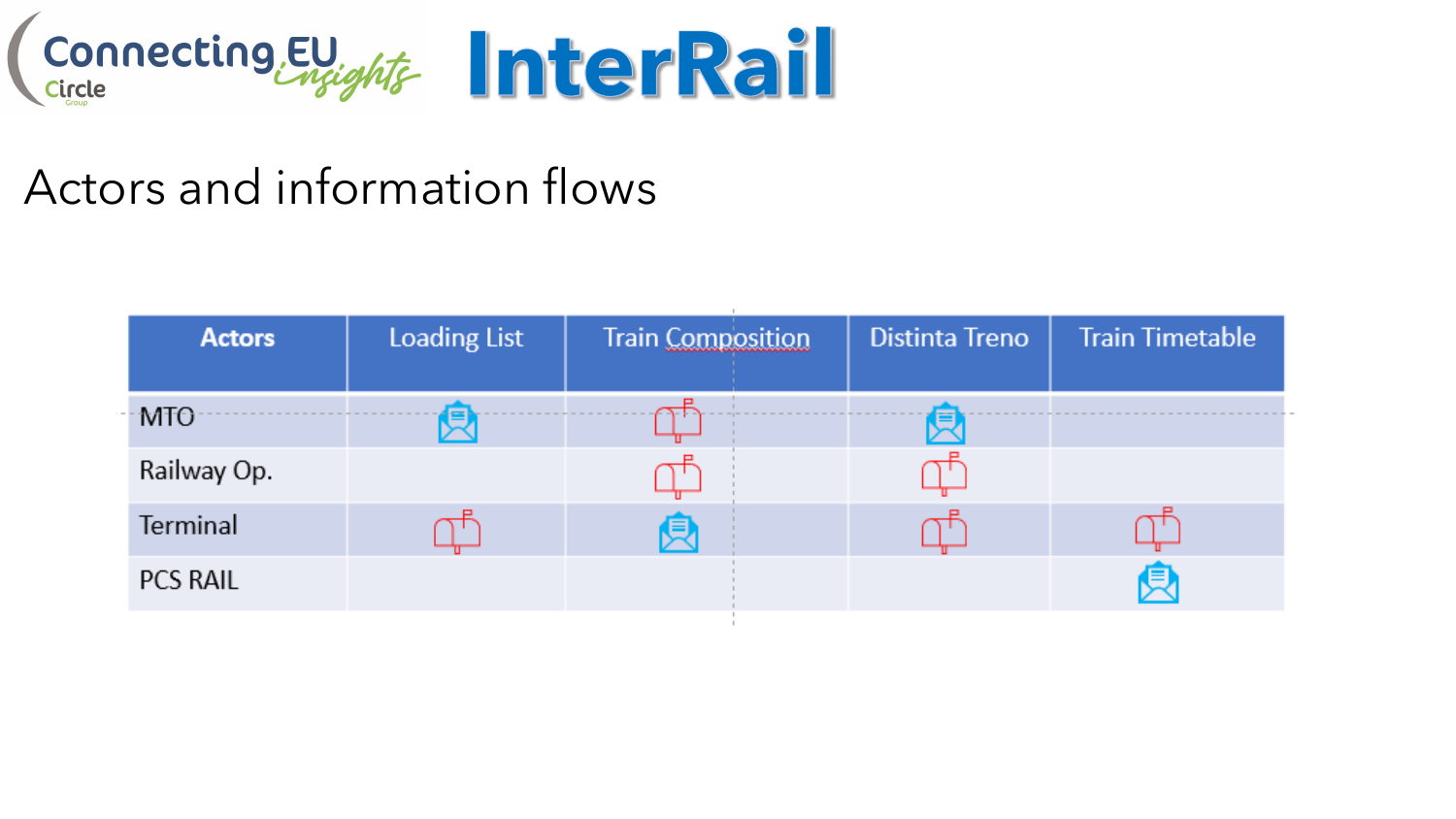

#### Artifacts of Train Composition



| <b>Denominazione</b>    | <b>Tipologia</b> | Cardinalità    | <b>Semantica</b>                                 | <b>Dominio</b>                                                                                                             |
|-------------------------|------------------|----------------|--------------------------------------------------|----------------------------------------------------------------------------------------------------------------------------|
| trainTripIdentification | <b>String</b>    | 1              | Identificativo del viaggio treno,                | Il TOS deve riportare il<br>codice che l'MTO ha<br>riportato nella loading list<br>associata a questa Train<br>composition |
| sender                  | Company          | 1              | Terminal che invia il documento                  | ۰                                                                                                                          |
| recipient               | Company          | 1n             | MTO ed altri attori destinatari del<br>documento |                                                                                                                            |
| referenceNumber         | <b>String</b>    | 1              | Numero del msg                                   |                                                                                                                            |
| .  .                    | . .              | $\overline{a}$ | . .<br>. .<br>$\cdots$                           |                                                                                                                            |

```
"trainTripIdentification": "trip 1",
"sender": {
 "id": 1
Ъ.
"recipient": {
 "id": 2
"referenceNumber": "987",
"versionNumber": "1",
"trainNumber": "number 23",
"itus": [
    "ituNumber": "15",
    "ituType": "CN",
    "isoType": "iso type",
    "destinationLocode": "destination locode",
    "shipping line": "shipping line"
    "ituNumber": "16",
    "ituType": "CN",
    "destinationLocode": "destination locode",
    "shipping line": "shipping line"
"empty": [
    "ituType": "CN",
    "isoType": "iso type",
    "booking": "booking 15",
    "destinationLocode": "destination locode",
    "ituCompany": "itu company"
    "ituType": "CN",
    "isoType": "iso type",
    "booking": "booking 16",
    "destinationLocode": "destination locode",
    "ituCompany": "itu company"
```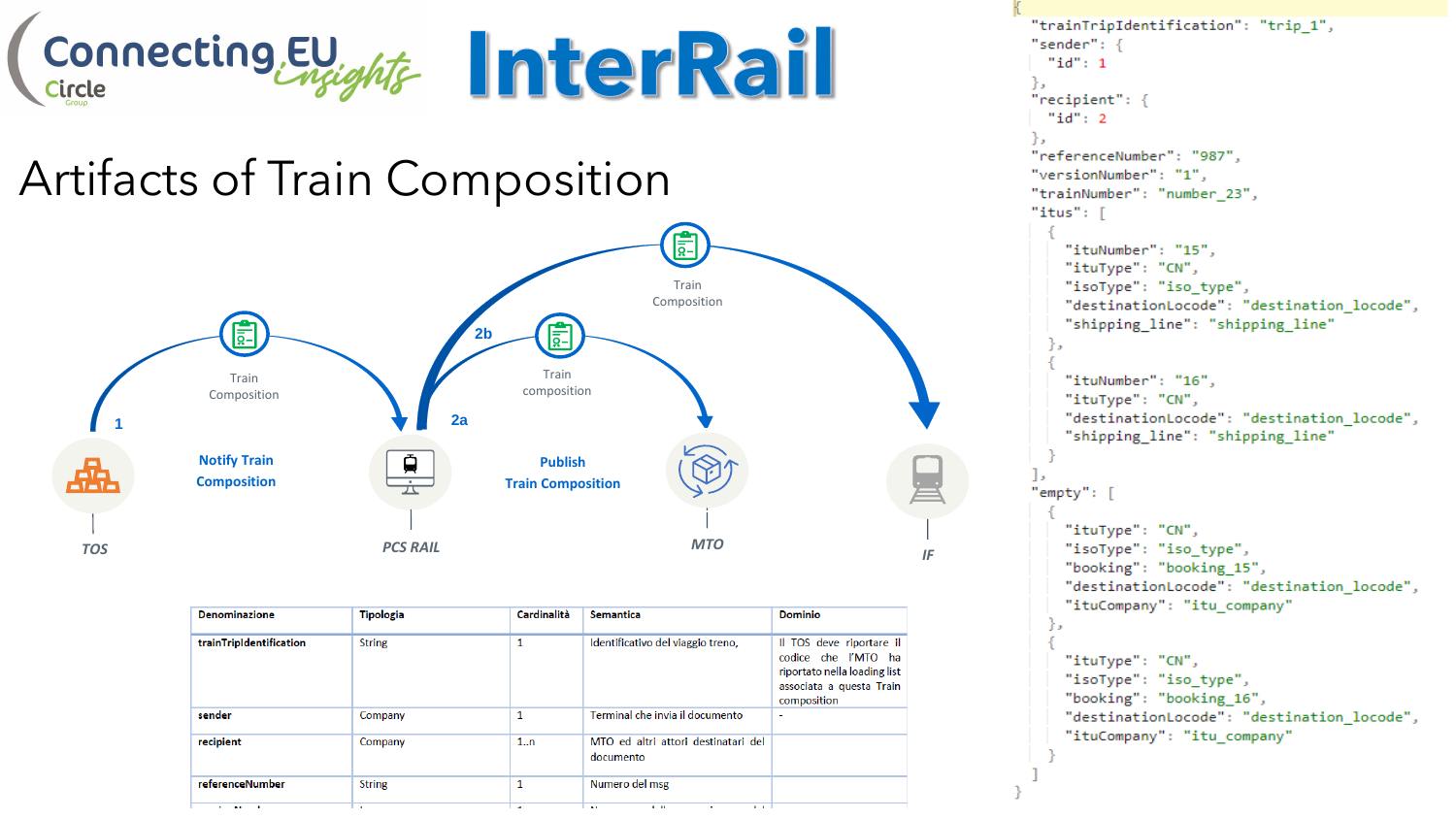

## Technical Solution



- Hexagonal architecture
- RESTful APIs compliant with OpenAPI 3
- Integrated with PLN PCS
- IAM managed by the PLN infrastructure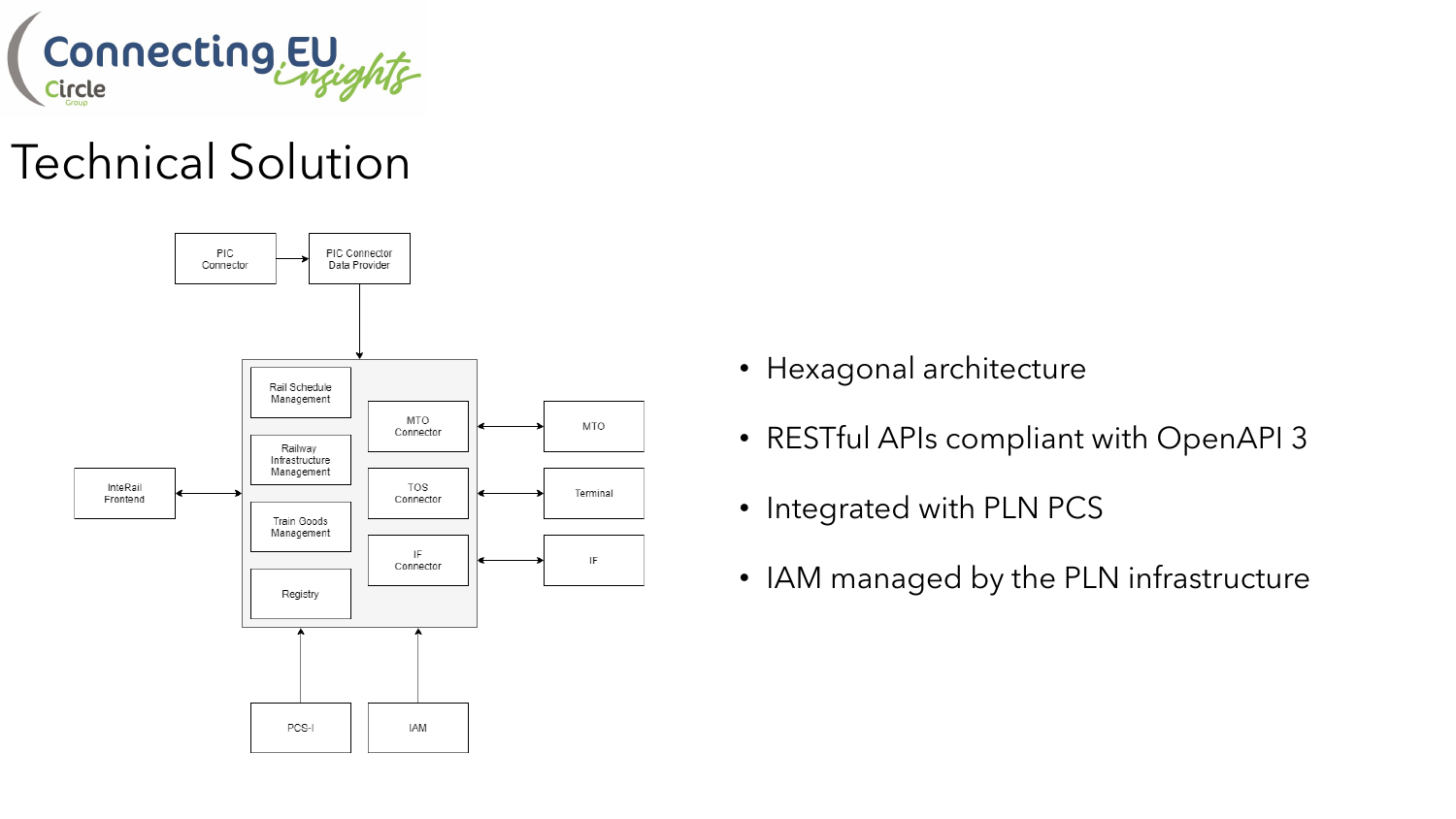

Goals

- Analysis of information flows for the management of the processes of the last railway mile of the port
- Analysis of the integration with Agenzia delle Dogane e Monopoli (Italian Custom Agency) systems and automated gates

# **Activity**

- Definition of the flows with the actors of the Last Mile
- Design of the integration with ADM systems and automated gates